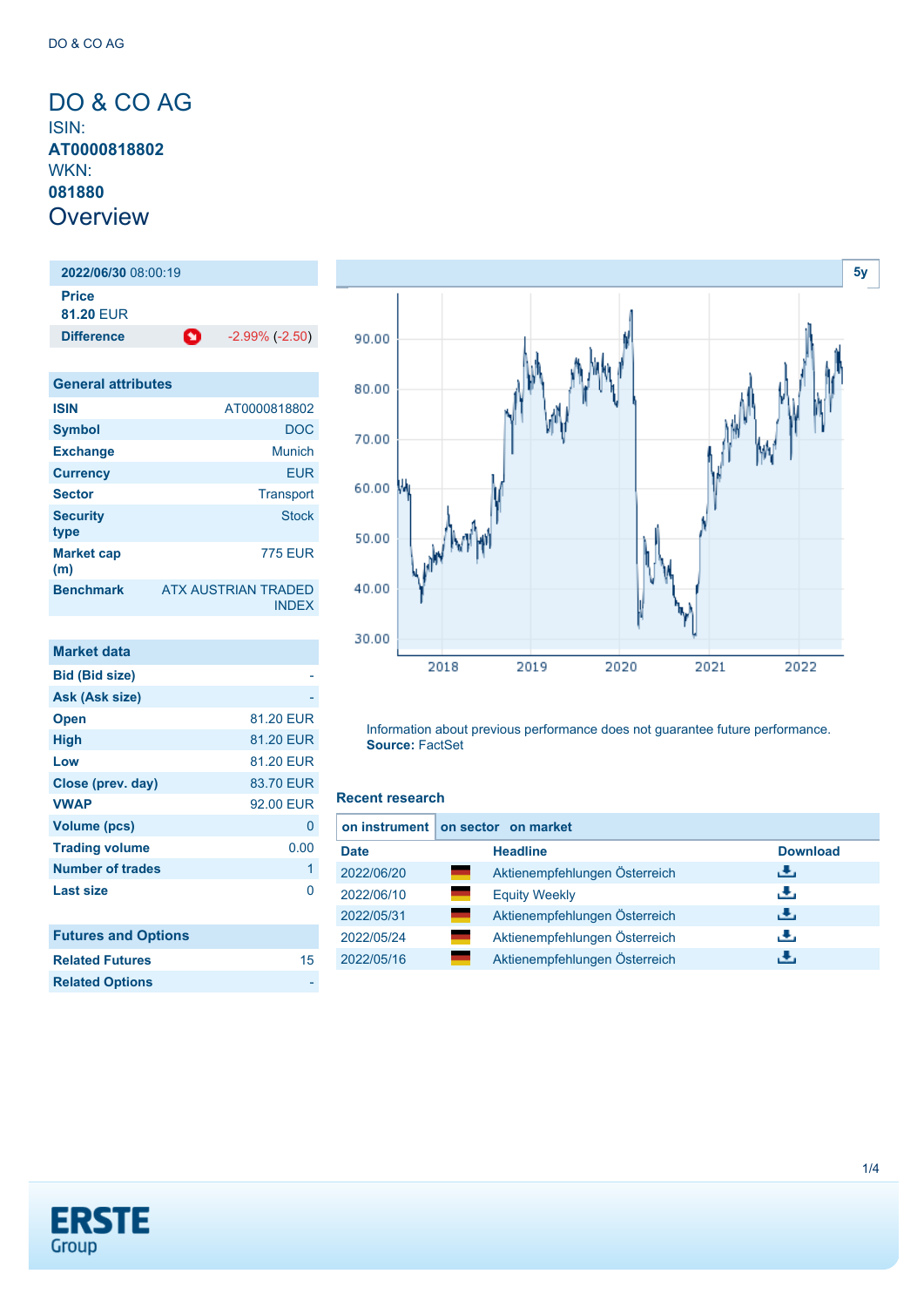## **Details**

**2022/06/30** 08:00:19 **Price**

**81.20** EUR

**Difference** -2.99% (-2.50)

| <b>General attributes</b> |                                            |
|---------------------------|--------------------------------------------|
| <b>ISIN</b>               | AT0000818802                               |
| <b>Symbol</b>             | <b>DOC</b>                                 |
| <b>Exchange</b>           | Munich                                     |
| <b>Currency</b>           | <b>EUR</b>                                 |
| <b>Sector</b>             | <b>Transport</b>                           |
| <b>Security</b><br>type   | Stock                                      |
| <b>Market cap</b><br>(m)  | 775 FUR                                    |
| <b>Benchmark</b>          | <b>ATX AUSTRIAN TRADED</b><br><b>INDEX</b> |

| <b>Market data</b>    |           |
|-----------------------|-----------|
| <b>Bid (Bid size)</b> |           |
| Ask (Ask size)        |           |
| <b>Open</b>           | 81.20 EUR |
| <b>High</b>           | 81.20 EUR |
| Low                   | 81.20 EUR |
| Close (prev. day)     | 83.70 EUR |
| <b>VWAP</b>           | 92.00 EUR |
| Volume (pcs)          | 0         |
| <b>Trading volume</b> | 0.00      |
| Number of trades      | 1         |
| <b>Last size</b>      |           |

| <b>Performance and Risk</b> |          |          |          |  |
|-----------------------------|----------|----------|----------|--|
|                             | 6m       | 1v       | 3v       |  |
| <b>Perf</b> (%)             | $+9.73%$ | $+6.14%$ | $-1.10%$ |  |
| Perf (abs.)                 | $+7.20$  | $+4.70$  | $-0.90$  |  |
| <b>Beta</b>                 | 0.99     | 0.96     | 1.02     |  |
| <b>Volatility</b>           | 46.66    | 41.02    | 50.35    |  |



Information about previous performance does not guarantee future performance. **Source:** FactSet

| <b>Price data</b>                                 |                        |
|---------------------------------------------------|------------------------|
| Ø price 5 days   Ø volume 5 days (pcs.)           | 83.40 EUR (0)          |
| Ø price 30 days   Ø volume 30 days (pcs.)         | 84.61 EUR (0)          |
| Ø price 100 days   Ø volume 100 days (pcs.)       | 81.67 EUR (0)          |
| Ø price 250 days $\vert$ Ø volume 250 days (pcs.) | 77.11 EUR (1)          |
| <b>YTD High   date</b>                            | 93.30 EUR (2022/02/10) |
| <b>YTD Low   date</b>                             | 71.30 EUR (2022/03/08) |
| 52 Weeks High   date                              | 93.30 EUR (2022/02/10) |
| 52 Weeks Low   date                               | 64.80 EUR (2021/07/20) |

| <b>Arbitrage views</b> |                |             |                 |                                    |                            |
|------------------------|----------------|-------------|-----------------|------------------------------------|----------------------------|
| Exchange $\Box$        | <b>Date</b>    | <b>Time</b> | <b>Price</b>    | <b>Trading</b><br>volume<br>(mio.) | <b>Number of</b><br>trades |
| Vienna Stock Exchange  | 2022/<br>06/30 |             | 17:35 79.50 EUR | 2.47                               | 498                        |
| Tradegate              | 2022/<br>06/30 |             | 22:26 80.00 EUR | 0.05                               | 13                         |
| <b>Stuttgart</b>       | 2022/<br>06/30 |             | 16:38 77.70 EUR | 0.00                               | 9                          |
| <b>Munich</b>          | 2022/<br>06/30 |             | 08:00 81.20 EUR | 0.00                               | 1                          |

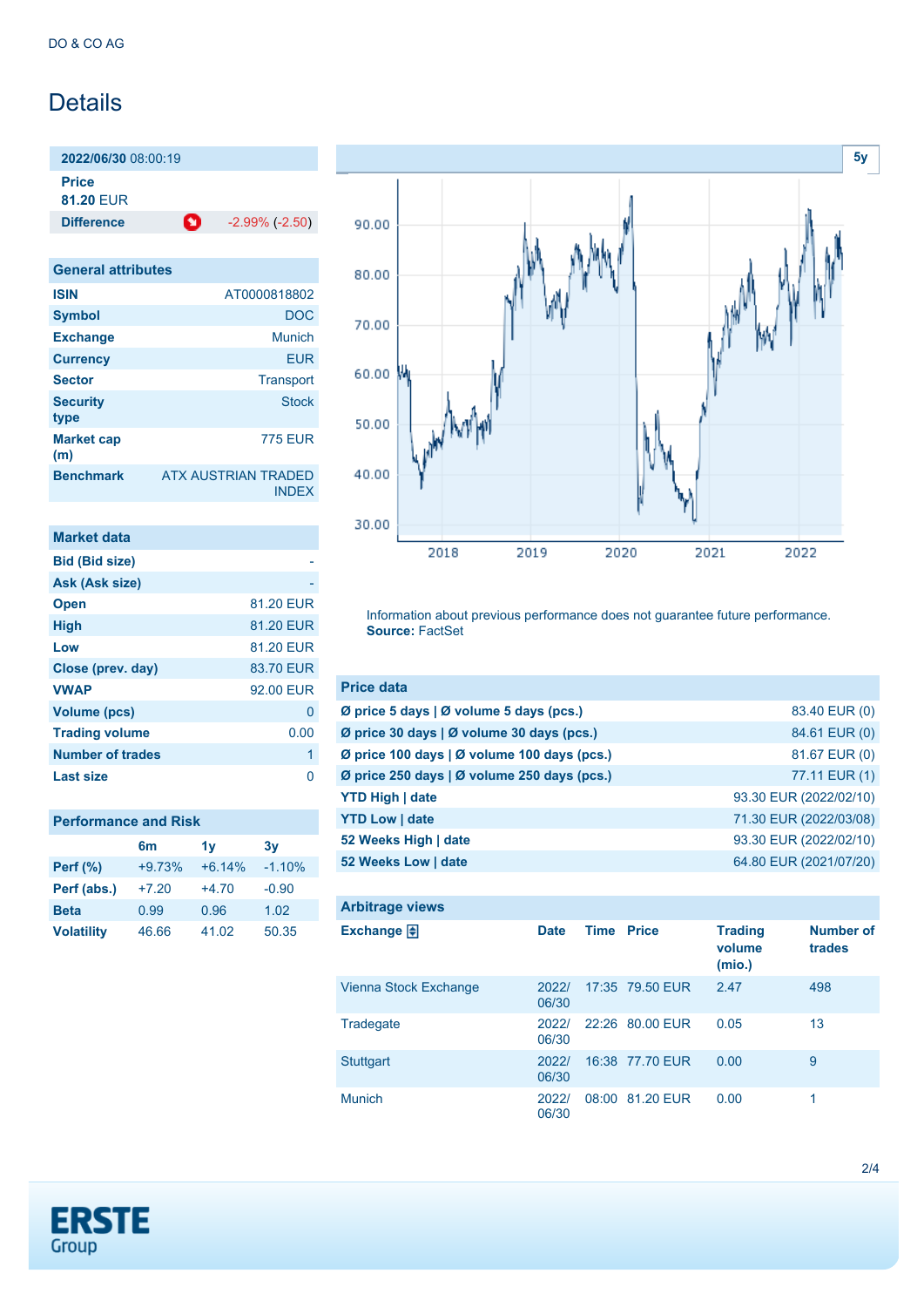| London Stock Exchange<br><b>European Trade Reporting</b> | 2022/<br>06/30 | 17:30 78.95 EUR          | 0.00 | $\overline{2}$ |
|----------------------------------------------------------|----------------|--------------------------|------|----------------|
| <b>Istanbul Stock Exchange</b>                           | 2022/<br>06/30 | 17:05 1,356.20 TRY 21.07 |      | 1,964          |
| <b>Frankfurt</b>                                         | 2022/<br>06/30 | 08:12 80.20 EUR          | 0.00 |                |
| <b>Duesseldorf</b>                                       | 2022/<br>06/30 | 19:30 79.30 EUR          | 0.00 | 15             |
| <b>Berlin</b>                                            | 2022/<br>06/30 | 08:03 80.10 EUR          | 0.00 |                |